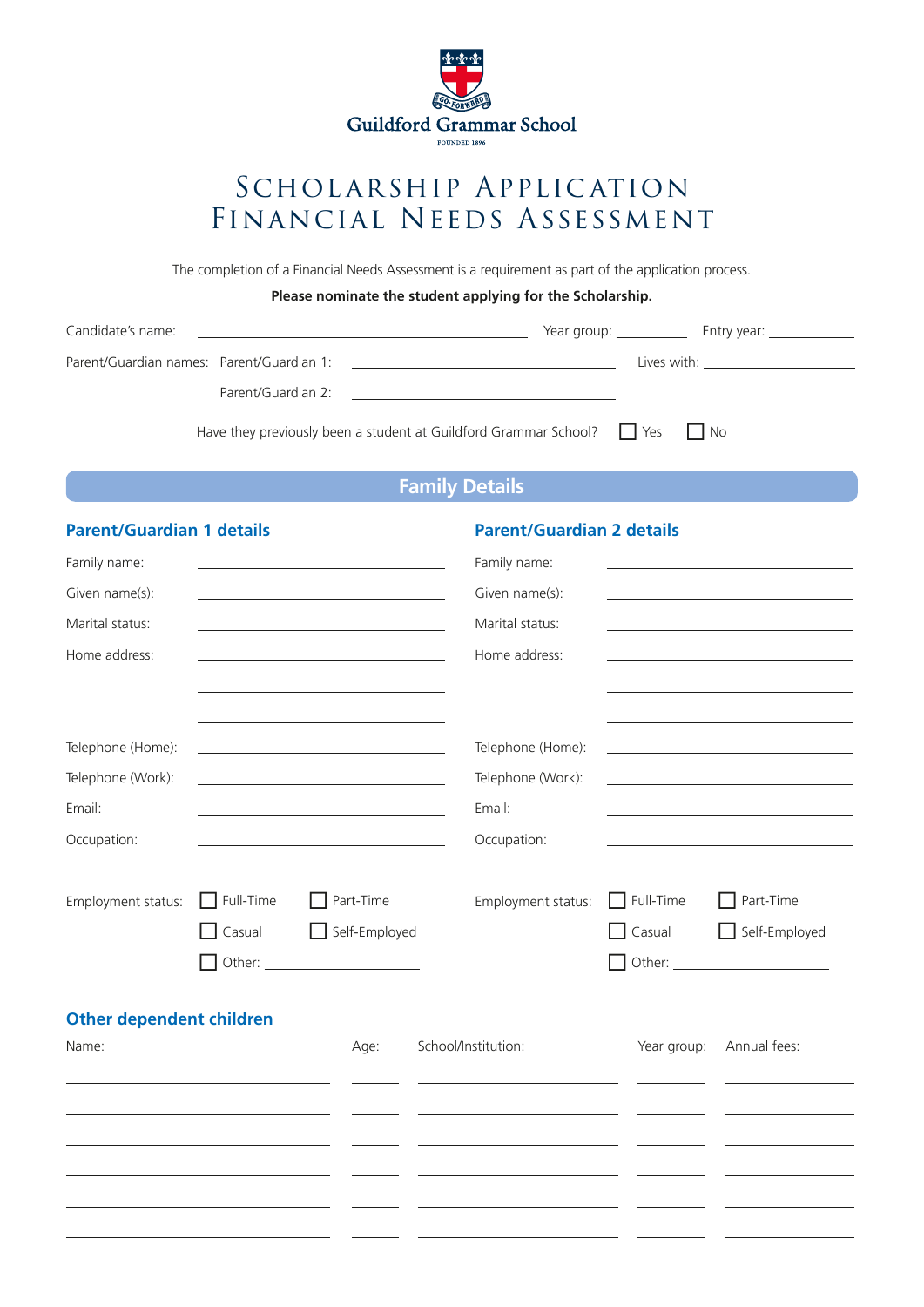# **Other Parental Information**

If you answer yes to any of the following questions, please provide further details on a separate sheet.

| Is there another party paying all or part of the fees?                                                                               | l No<br>Yes                                             |
|--------------------------------------------------------------------------------------------------------------------------------------|---------------------------------------------------------|
| Are there any Family Court orders, other legal rulings or any other agreements<br>or understandings concerning educational expenses? | IINo<br><b>Yes</b>                                      |
| Are there any other arrangements for the payment of fees or educational<br>expenses, e.g. trusts, businesses, employers?             | $\mathsf{I}$ $\mathsf{No}$<br>I Yes                     |
| Are you the recipient of any pension or social security benefit?                                                                     | $\mathsf{I}$ $\mathsf{I}$ Yes<br>l No                   |
| If separated, which parent is responsible for the fees?                                                                              | □ Parent/Guardian 1 □ Parent/Guardian 2 □ Both (50/50%) |

# **Income and Parents' Financial Information**

To assist us in assessing your financial situation, please complete the following information. Please note that various sections of this document are a guide in order to assist you. As such there may be sections that are not applicable to your specific circumstances. For those categories that are not applicable, please leave them blank.

- Ensure you attach copies of your tax returns for the preceding two years (please provide the entire return, not just the tax estimate).
- Include all income (e.g. wages, salaries, government assistance, family tax benefits, interest income, capital gains, gifts, bonuses, commissions, sale of goods, superannuation etc.).
- **If parents are separated or divorced, then both parents must complete this section separately.**

### **Household income**

Please provide net (i.e. after tax) weekly (or monthly) income for all sources for your household.

| <b>Household income</b>                                                                                                                                                                                                                                                                                                                                 |                                | <b>Total weekly income</b> | <b>Total monthly income</b> |
|---------------------------------------------------------------------------------------------------------------------------------------------------------------------------------------------------------------------------------------------------------------------------------------------------------------------------------------------------------|--------------------------------|----------------------------|-----------------------------|
| Salary or wages<br>This is payment for personal exertion (e.g. salary, wages, commission,<br>allowances, penalties, bonuses, gratuities, overtime and loadings),<br>including tax. Please provide tax assessments to verify this information.                                                                                                           |                                |                            |                             |
| <b>LESS</b> tax paid or payable for the current financial year only.                                                                                                                                                                                                                                                                                    |                                |                            |                             |
| <b>Government payments</b><br>These include pensions, benefits and social welfare payments, including<br>family allowances, Austudy you receive for children 16-18 years of age and<br>any living away from home allowances that you are entitled to receive.                                                                                           |                                |                            |                             |
| <b>Maintenance and child support</b><br>Please provide copies of relevant documentation.                                                                                                                                                                                                                                                                |                                |                            |                             |
| Other income<br>This includes dividends, interest, bonds, rentals, money received from<br>trusts/estates, drawings and/or income from business, partnerships,<br>companies, trusts, retirement payments, retrenchment packages, funds<br>received from any other sources (including royalties, capital payments,<br>disability insurances, gifts etc.). |                                |                            |                             |
| Benefits from your employer<br>Please provide details of any financial package you might receive from your<br>employer (e.g. company care, additional superannuation contributions,<br>telephone allowances, expense allowances etc.). Please specify benefit(s).                                                                                       |                                |                            |                             |
| Other forms of income<br>These include any contributions made from other members of your<br>household, or the value of any expenses that are paid by other members of<br>your household.                                                                                                                                                                |                                |                            |                             |
|                                                                                                                                                                                                                                                                                                                                                         | <b>TOTAL household income:</b> |                            |                             |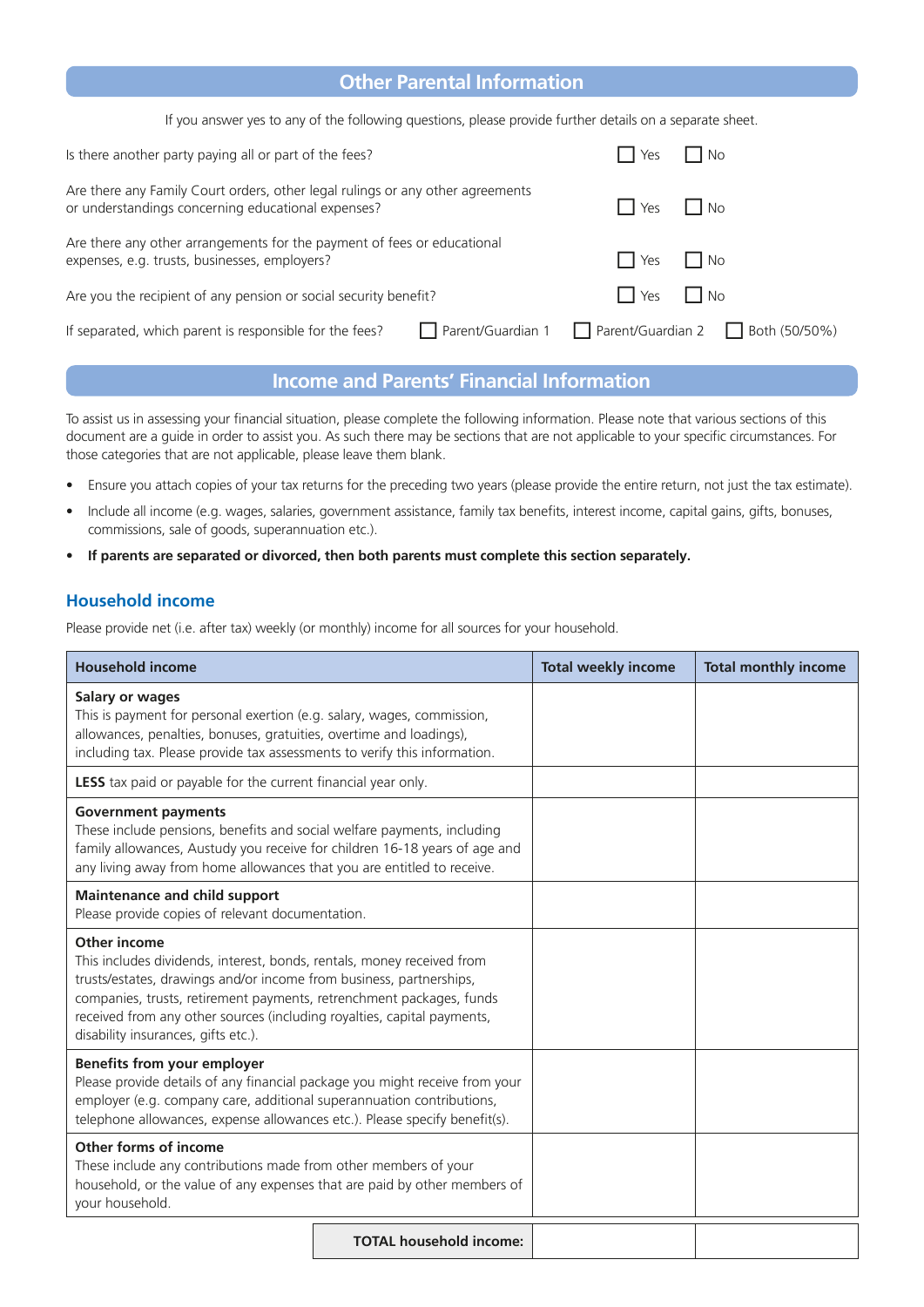# **Household expenses**

Please provide gross weekly (or monthly) expenses for your household.

| <b>Household expenses</b>          |                                                                                                                                                                        | <b>Total weekly</b><br>expenses | <b>Total monthly</b><br>expenses |
|------------------------------------|------------------------------------------------------------------------------------------------------------------------------------------------------------------------|---------------------------------|----------------------------------|
|                                    | Food, groceries and household supplies                                                                                                                                 |                                 |                                  |
|                                    | Cleaning, gardening and repairs                                                                                                                                        |                                 |                                  |
| <b>Food and living</b>             | Clothing and footwear                                                                                                                                                  |                                 |                                  |
|                                    | Phone and internet (including mobile phones,<br>landlines, internet, Netflix, Foxtel etc.)                                                                             |                                 |                                  |
|                                    | Health insurance                                                                                                                                                       |                                 |                                  |
| <b>Health</b>                      | Other direct expenses (e.g. doctors, chemists, dental/<br>orthodontic, hospital and optical)                                                                           |                                 |                                  |
|                                    | Other (please specify):                                                                                                                                                |                                 |                                  |
|                                    | Board or rent (please provide copy of lease/rental<br>agreement)                                                                                                       |                                 |                                  |
| <b>Accommodation</b>               | Mortgage (please provide copy of your most recent<br>bank statements)                                                                                                  |                                 |                                  |
|                                    | Other - including council and water rates, repairs,<br>utilities. Please provide a copy of your two largest items                                                      |                                 |                                  |
| <b>Insurance</b>                   | e.g. car, home, life insurance                                                                                                                                         |                                 |                                  |
|                                    | Current school fees and levies                                                                                                                                         |                                 |                                  |
|                                    | Other direct educational expenses (e.g. books,<br>uniforms, excursions)                                                                                                |                                 |                                  |
| <b>Childcare and</b><br>education  | Babysitting                                                                                                                                                            |                                 |                                  |
|                                    | Pocket money and children's entertainment                                                                                                                              |                                 |                                  |
|                                    | Sporting activities                                                                                                                                                    |                                 |                                  |
|                                    | Other (please specify):                                                                                                                                                |                                 |                                  |
| <b>Motor vehicle</b>               | Your car(s) and associated expenses (e.g. registration,<br>petrol, services). Please provide a copy of your most<br>recent motor vehicle registration renewal notices. |                                 |                                  |
|                                    | Other transport (e.g. taxi, public transport, cards etc).                                                                                                              |                                 |                                  |
| Loan repayments                    | e.g. personal loans and credit cards.<br>Please provide copies of your most recent bank<br>statements.                                                                 |                                 |                                  |
| <b>Sundry personal</b><br>expenses | Entertainment                                                                                                                                                          |                                 |                                  |
|                                    | Travel and holidays                                                                                                                                                    |                                 |                                  |
|                                    | Books, papers, periodicals, subscriptions and<br>memberships                                                                                                           |                                 |                                  |
|                                    | Self-education                                                                                                                                                         |                                 |                                  |
|                                    | Gifts and donations                                                                                                                                                    |                                 |                                  |
|                                    | Hobbies                                                                                                                                                                |                                 |                                  |
|                                    | Hairdresser/toiletry                                                                                                                                                   |                                 |                                  |
|                                    | Other (please specify)                                                                                                                                                 |                                 |                                  |
|                                    | <b>TOTAL household expenses:</b>                                                                                                                                       |                                 |                                  |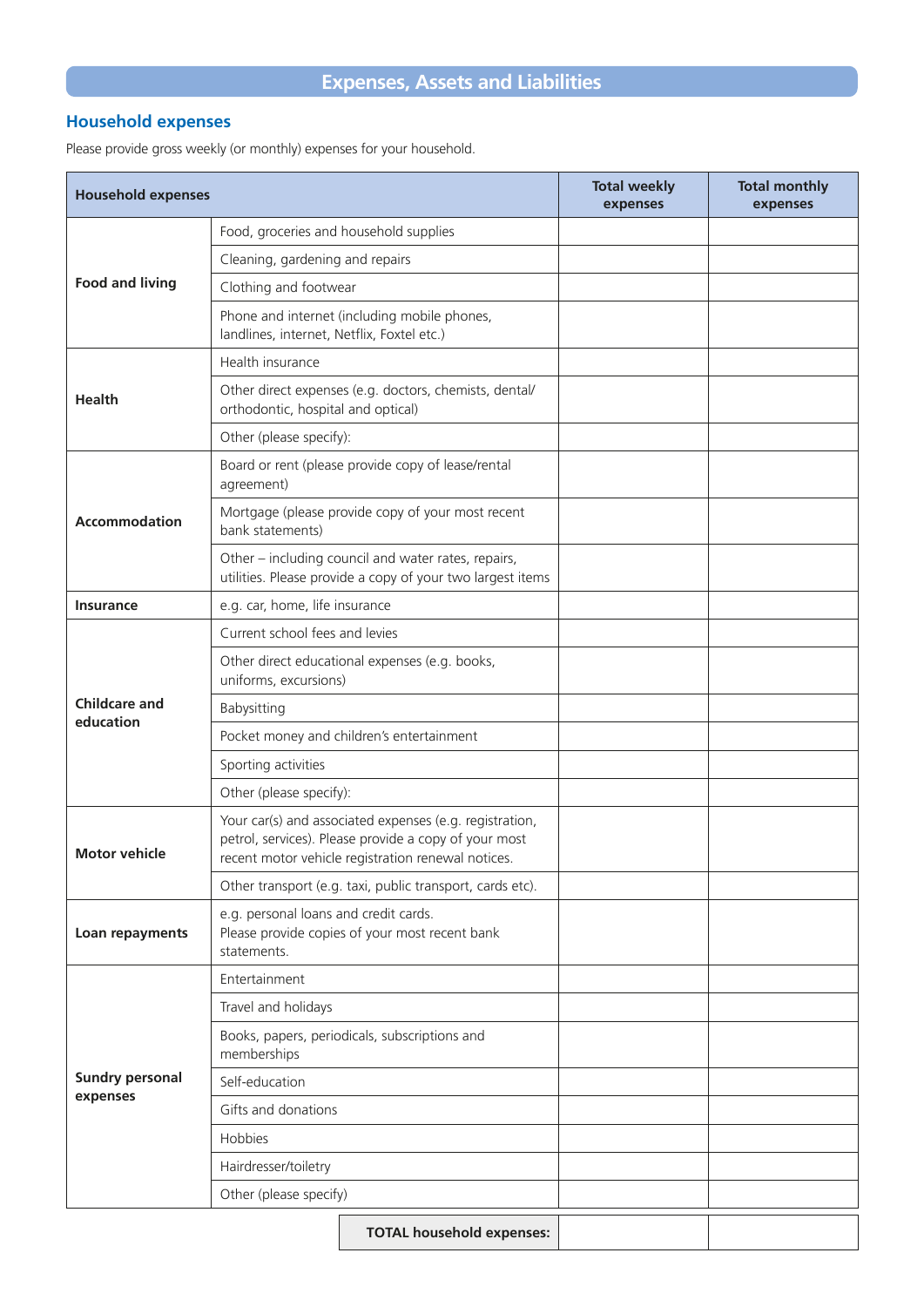# **Expenses, Assets and Liabilities (continued)**

### **Assets**

Please list all property/assets that you own or in which you have an interest.

| <b>Assets</b>           |                                                                                                           | <b>Estimated market value</b> |  |
|-------------------------|-----------------------------------------------------------------------------------------------------------|-------------------------------|--|
|                         | Address of property 1:                                                                                    |                               |  |
| <b>Real Estate</b>      | Address of property 2:                                                                                    |                               |  |
|                         | Address of property 3:                                                                                    |                               |  |
| <b>Bank accounts</b>    | Credit balances in banks, building societies, credit unions, etc                                          |                               |  |
| <b>Share holdings</b>   | Shares and debentures in public and private companies                                                     |                               |  |
|                         | Motor vehicles (please provide details of your motor vehicles including<br>copies of registration papers) |                               |  |
| <b>Personal effects</b> | Estimate of furniture, furnishings and household effects                                                  |                               |  |
|                         | Other (please specify):                                                                                   |                               |  |
|                         | <b>TOTAL Asset value:</b>                                                                                 |                               |  |

## **Liabilities**

Please list all amounts owed by you.

| <b>Liabilities</b>          |                                                                                                                                             |                                | <b>Estimated balance owing</b> |
|-----------------------------|---------------------------------------------------------------------------------------------------------------------------------------------|--------------------------------|--------------------------------|
|                             | Please provide a copy of relevant bank statements.                                                                                          |                                |                                |
|                             | Address of property 1:                                                                                                                      |                                |                                |
| <b>Mortgage loans</b>       | Address of property 2:                                                                                                                      |                                |                                |
|                             | Address of property 3:                                                                                                                      |                                |                                |
| <b>Overdraft facilities</b> | e.g. personal overdraft facilities with banks, building societies, credit<br>unions etc. Please provide a copy of relevant bank statements. |                                |                                |
|                             | Current outstanding balance on all overdraft facilities:                                                                                    |                                |                                |
| <b>Credit cards</b>         | Please provide a copy of relevant credit card statements.                                                                                   |                                |                                |
|                             | Current monthly outstanding balance on all credit cards:                                                                                    |                                |                                |
| <b>Personal loans</b>       | Please provide a copy of relevant bank statements.                                                                                          |                                |                                |
|                             | Current outstanding balance on all personal loans:                                                                                          |                                |                                |
| Hire purchase               | Please provide a copy of relevant bank statements.                                                                                          |                                |                                |
| agreements                  | Current outstanding balance on all hire purchase agreements:                                                                                |                                |                                |
| Lease agreements            | Please provide a copy of relevant bank statements.                                                                                          |                                |                                |
|                             | Current outstanding balance on all lease agreements:                                                                                        |                                |                                |
|                             | Please specify:                                                                                                                             |                                |                                |
| <b>Other liabilities</b>    | Please specify:                                                                                                                             |                                |                                |
|                             | Please specify:                                                                                                                             |                                |                                |
|                             |                                                                                                                                             | <b>TOTAL Liabilities owed:</b> |                                |